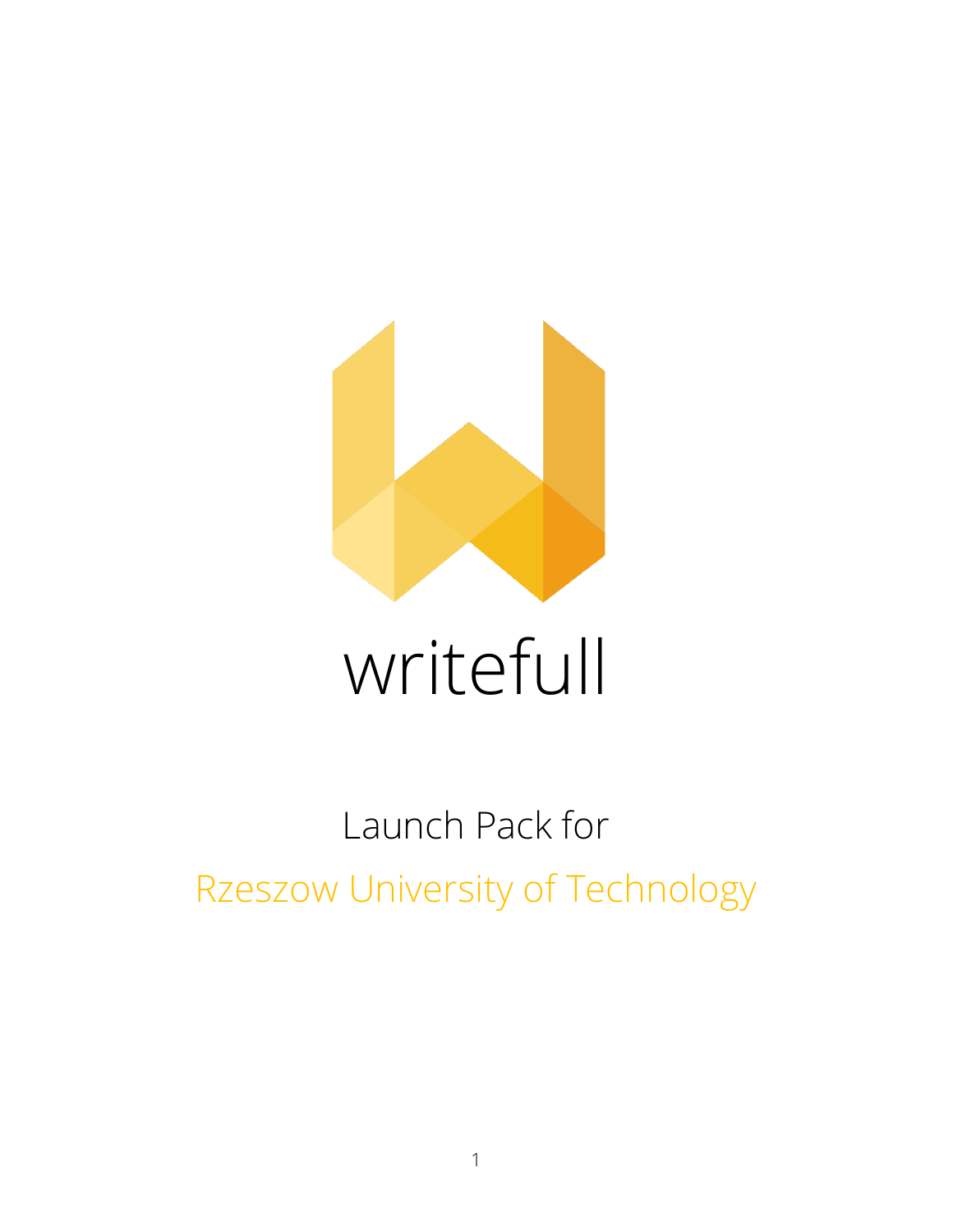

## Writefull Trial Pack for institutions

Thank you for choosing Writefull for your institution. This trial pack provides an introduction to the Writefull products, and instructions on how to access and use them.

| Introduction to Writefull<br>1.    | 3              |
|------------------------------------|----------------|
| Writefull for Word<br>2.           | 3              |
| What is Writefull for Word         | 3              |
| When to use Writefull for Word     | $\overline{4}$ |
| How to use Writefull for Word      | $\overline{4}$ |
| 3. Writefull for Overleaf          | 5              |
| What is Writefull for Overleaf     | 5              |
| When to use Writefull for Overleaf | 5              |
| How to use Writefull for Overleaf  | 5              |
| 4. Writefull Revise                | 6              |
| What is Writefull Revise           | 6              |
| When to use Writefull Revise       | 6              |
| How to use Writefull Revise        | $\overline{7}$ |
| 5. Writefull Cite                  | $\overline{7}$ |
| What is Writefull Cite             | $\overline{7}$ |
| When to use Writefull Cite         | 8              |
| How to use Writefull Cite          | 8              |
| 6. Accessing Writefull             | 9              |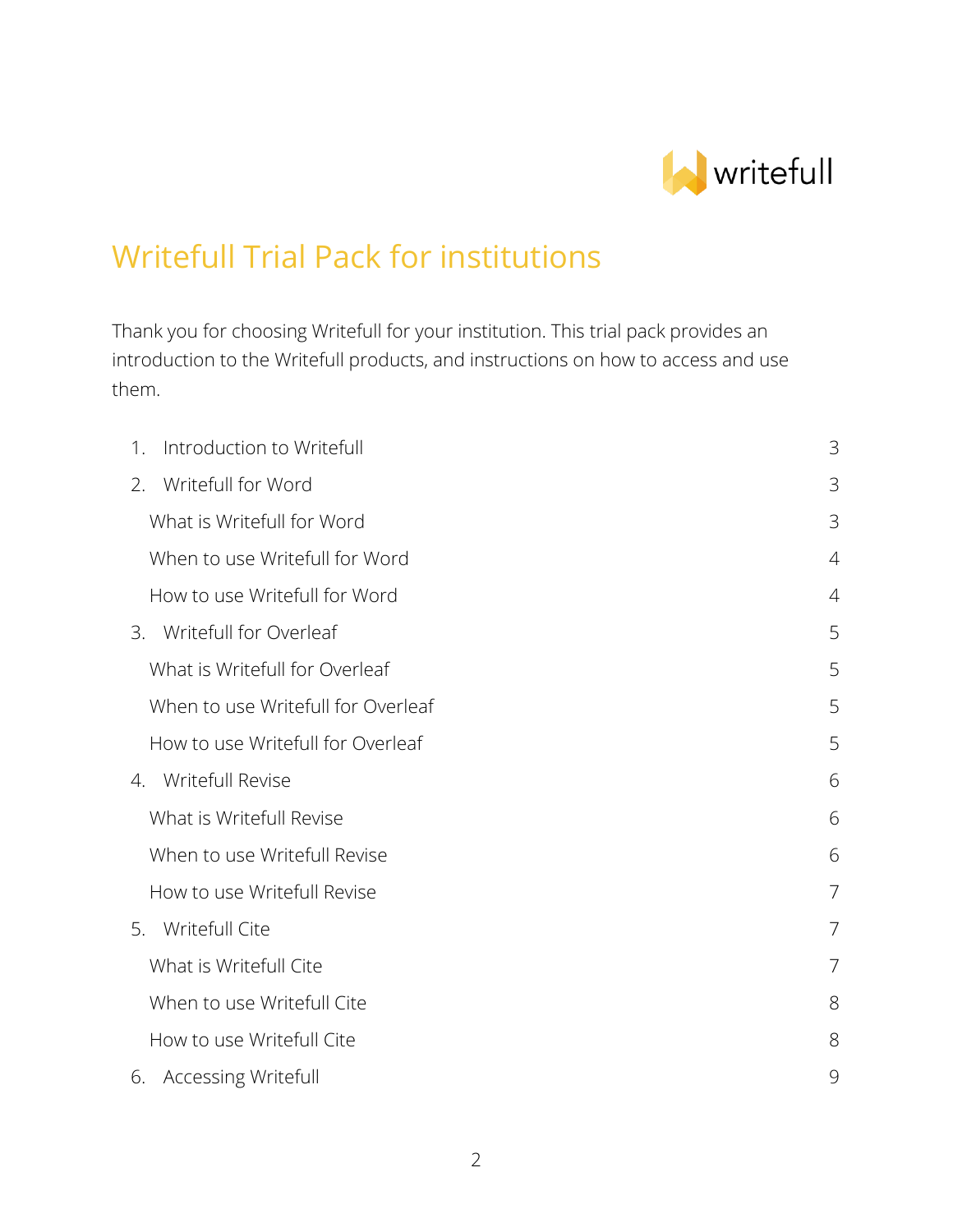| Writefull for Word      | 9  |
|-------------------------|----|
| Writefull for Overleaf  | 9  |
| Writefull Revise        | 10 |
| Writefull Cite          | 10 |
| Technical requirements  | 10 |
| 7. Privacy and security | 10 |
| 8. Technical support    | 11 |

## <span id="page-2-0"></span>1. Introduction to Writefull

Writefull uses the latest Artificial Intelligence techniques to give language feedback on scientific texts. It has been developed especially for students and researchers, and its feedback is tailored to academic writing. Using Writefull enables students and research staff to have more confidence in their writing and to make fewer errors, increasing their productivity and fostering academic success.

## <span id="page-2-1"></span>2. Writefull for Word

#### <span id="page-2-2"></span>*What is Writefull for Word*

Writefull for Word gives language feedback on text written in Microsoft Word, with different levels of editing depending on individual need. In 'Proofread' mode, Writefull checks for correctness of grammar, word use, style, and more. In 'Full Edit' mode, Writefull additionally checks phrasing and word order, for enhanced text readability.

Beyond language suggestions, Writefull for Word offers two clever widgets to help students and staff in the process of writing in academic English: Sentence Palette and Language Search. Sentence Palette is a browsable list of very common academic phrases across the various sections of research papers, to paste directly into a text.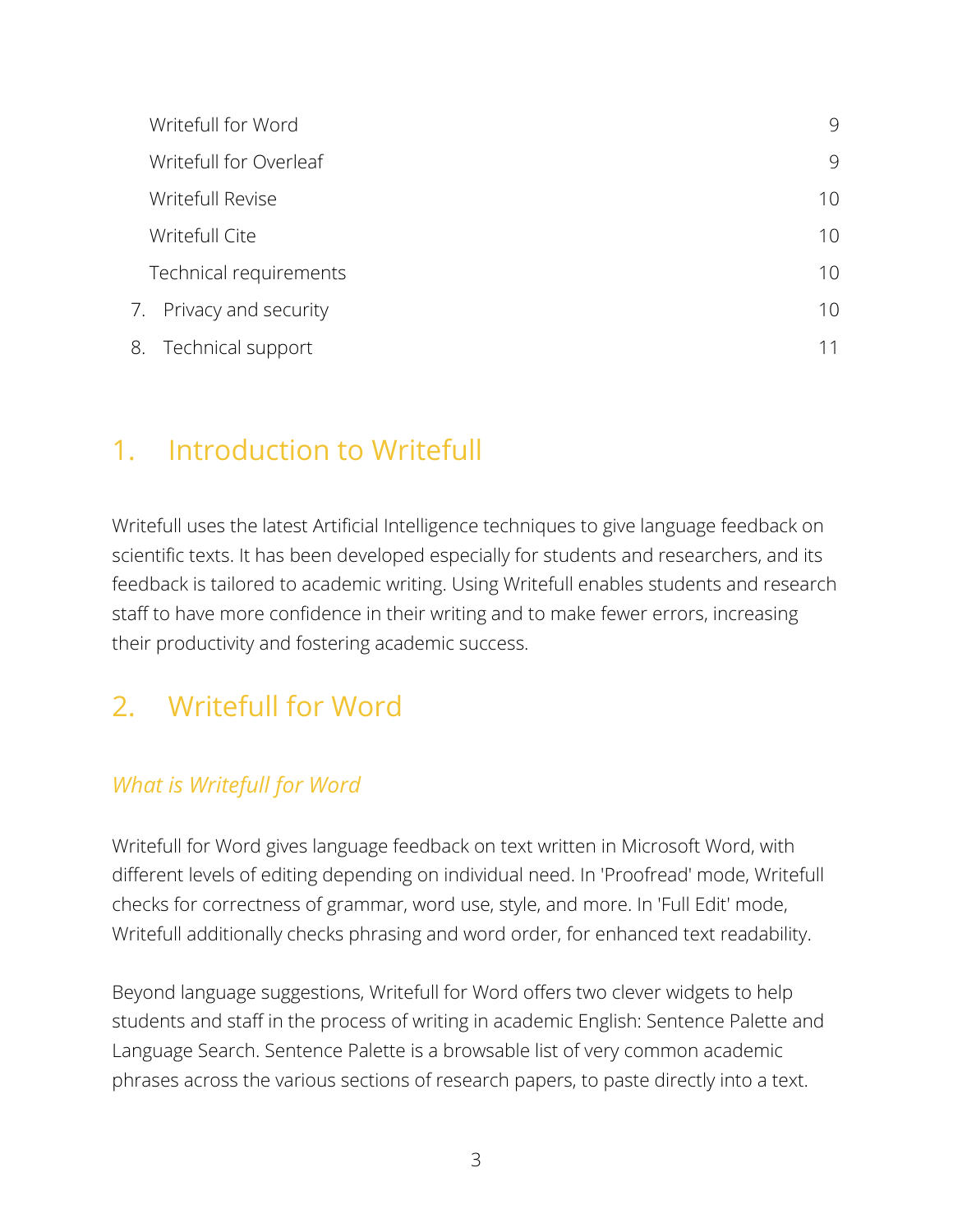Language Search offers a database with authentic language of scientific texts, to see how words and phrases should be used in context.

#### <span id="page-3-0"></span>*When to use Writefull for Word*

Writefull for Word helps students and staff as they are in the process of writing their academic texts. They can rerun Writefull's language check as often as they wish, and can browse the 'Language Search' and 'Sentence Palette' features for inspiration while writing.

#### <span id="page-3-1"></span>*How to use Writefull for Word*

You can find a detailed explanation of the various features of the Word add-in in our dedicated Writefull for Word guide [here.](https://www.notion.so/writefull/Writefull-for-Word-User-Guide-12812d48afef409e96d9d8d3efdd9b4b) The guide is also made available in the Writefull menu of the add-in.



*Writefull for Word showing language suggestions in the panel to the right (in 'Proofread' mode)*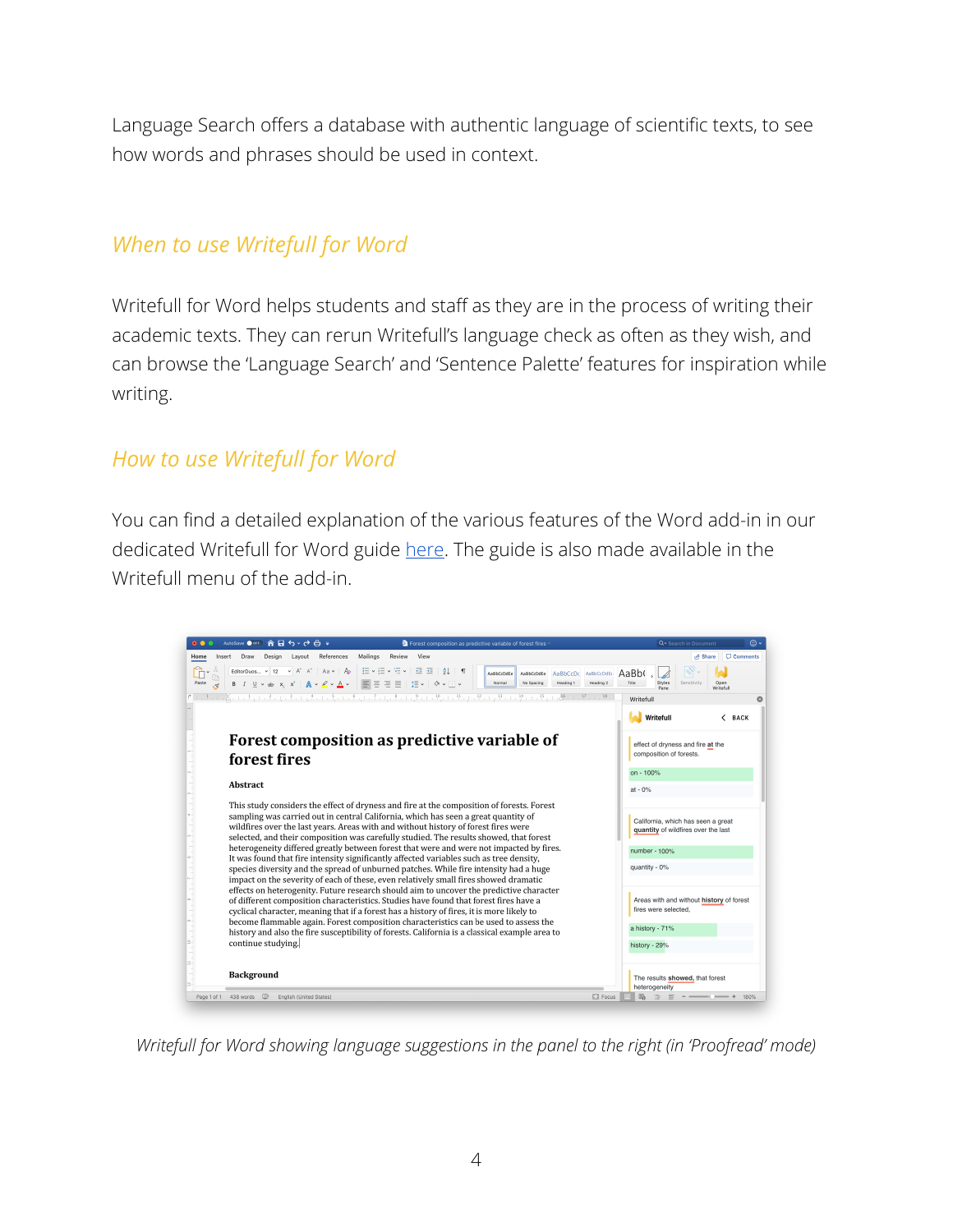## <span id="page-4-0"></span>3. Writefull for Overleaf

#### <span id="page-4-1"></span>*What is Writefull for Overleaf*

Writefull for Overleaf provides real-time language feedback on LaTeX files in the Overleaf code editor. It checks for correctness of grammar, spelling, vocabulary, punctuation, and style.

Beyond language suggestions, Writefull for Overleaf offers two clever widgets to help students and staff in the process of writing in scientific English: Sentence Palette and Language Search. Sentence Palette is a browsable list of phrases that are very commonly used across the various sections of research papers. Language Search offers a database with authentic language of scientific texts, to see how words and phrases should be used in context.

#### <span id="page-4-2"></span>*When to use Writefull for Overleaf*

Writefull for Overleaf helps students and staff as they are in the process of writing and editing their scientific texts in Overleaf, either on their own or in collaboration with others. It highlights the pieces of the text that it has language suggestions for, and provides writing help via its 'Language Search' and 'Sentence Palette' features.

#### <span id="page-4-3"></span>*How to use Writefull for Overleaf*

You can find a detailed explanation of how to use Writefull for Overleaf in our dedicated user guide [here](https://www.notion.so/writefull/Writefull-for-Overleaf-User-Guide-c436f00a62ff441b8f2b922878e38025). The guide can also be accessed by clicking 'Guide' in the drop-down menu of the Writefull icon.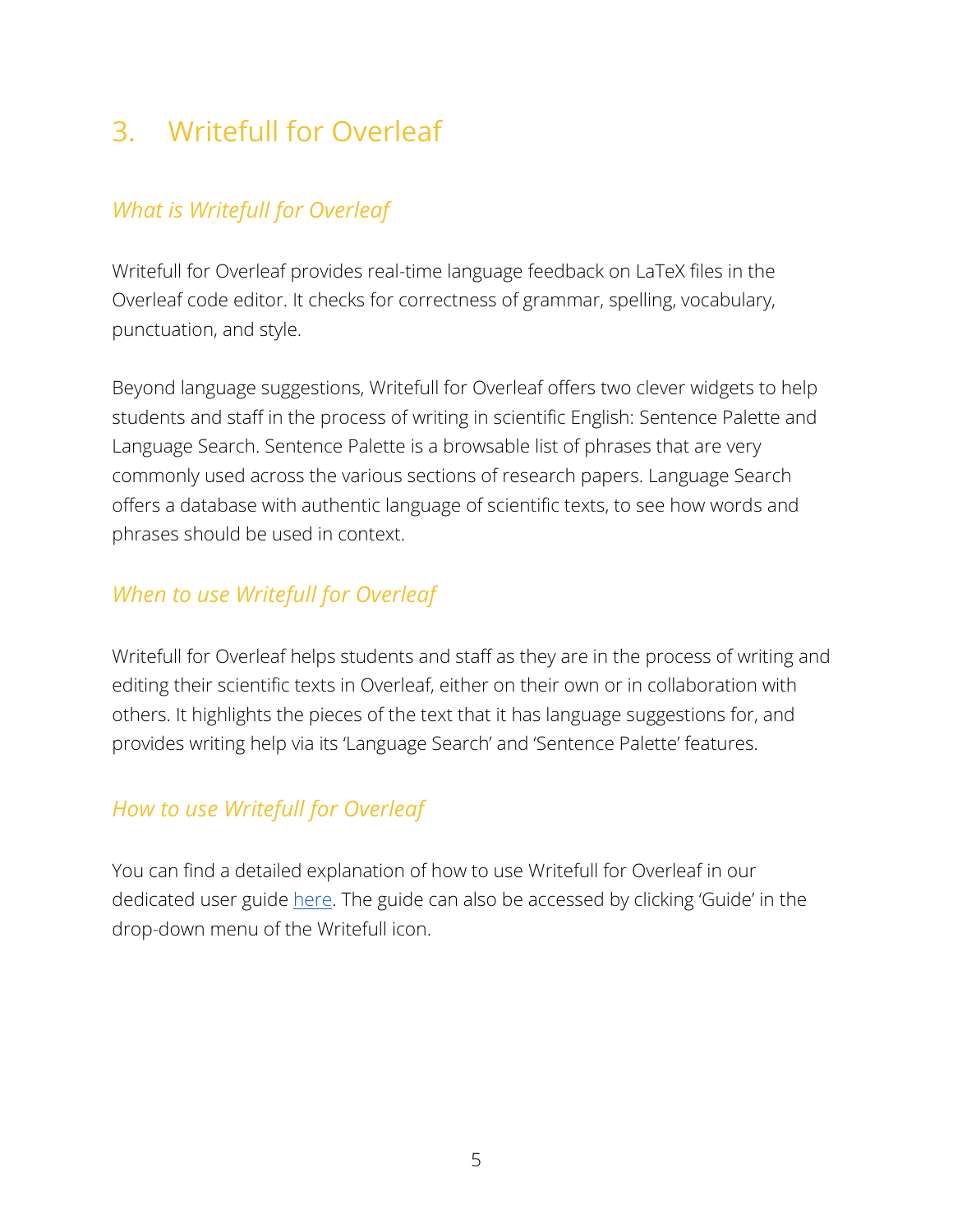

*Writefull for Overleaf showing Writefull's language suggestions in the LaTeX source to the left*

## <span id="page-5-0"></span>4. Writefull Revise

#### <span id="page-5-1"></span>*What is Writefull Revise*

Writefull Revise screens text for correctness of grammar, spelling, vocabulary, punctuation, and style. Students and staff can upload their text to Revise, review language suggestions, and download a revised version of their text incorporating all accepted suggestions. Writefull Revise also shows the number of language suggestions that are given across five categories, reflecting the overall language quality of the uploaded document.

#### <span id="page-5-2"></span>*When to use Writefull Revise*

Writefull Revise can be used by students and staff to check the language quality of a text they have already written, and to ensure that any language mistakes are corrected. Using Revise is therefore recommended before proceeding with submitting a work for publication (e.g., a paper to a journal or a proposal to a conference or funding body) or before handing in coursework.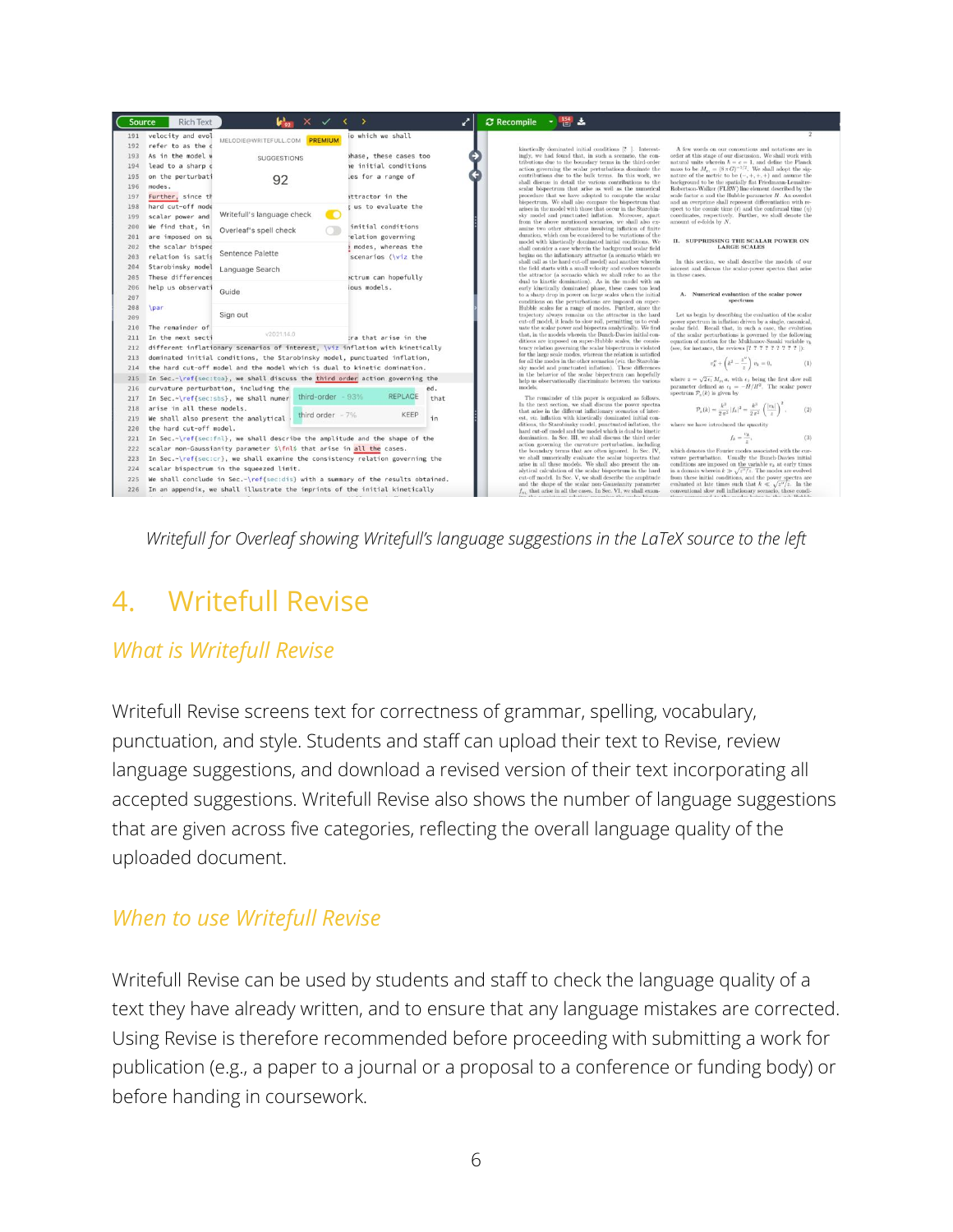#### <span id="page-6-0"></span>*How to use Writefull Revise*

You can find a detailed explanation of how to use Writefull Revise in our dedicated guide [here.](https://www.notion.so/writefull/Writefull-Revise-User-Guide-b20b77418f5f40418bd3ff20ee6a2cd4) The guide can also be accessed by clicking on the 'GUIDE' button on the right-hand side of the Revise homepage.



*Writefull Revise showing Writefull's language suggestions in-line and counts at the top*

## <span id="page-6-1"></span>5. Writefull Cite

#### <span id="page-6-2"></span>*What is Writefull Cite*

Writefull Cite screens texts for citation completeness, highlighting sentences that should be supported by a reference. When Writefull identifies a sentence as presenting information that needs to be backed up by a reference, and the sentence does not contain a reference yet, Writefull will suggest adding one. Students and staff can upload their text to Cite, and review citation suggestions offered by the tool.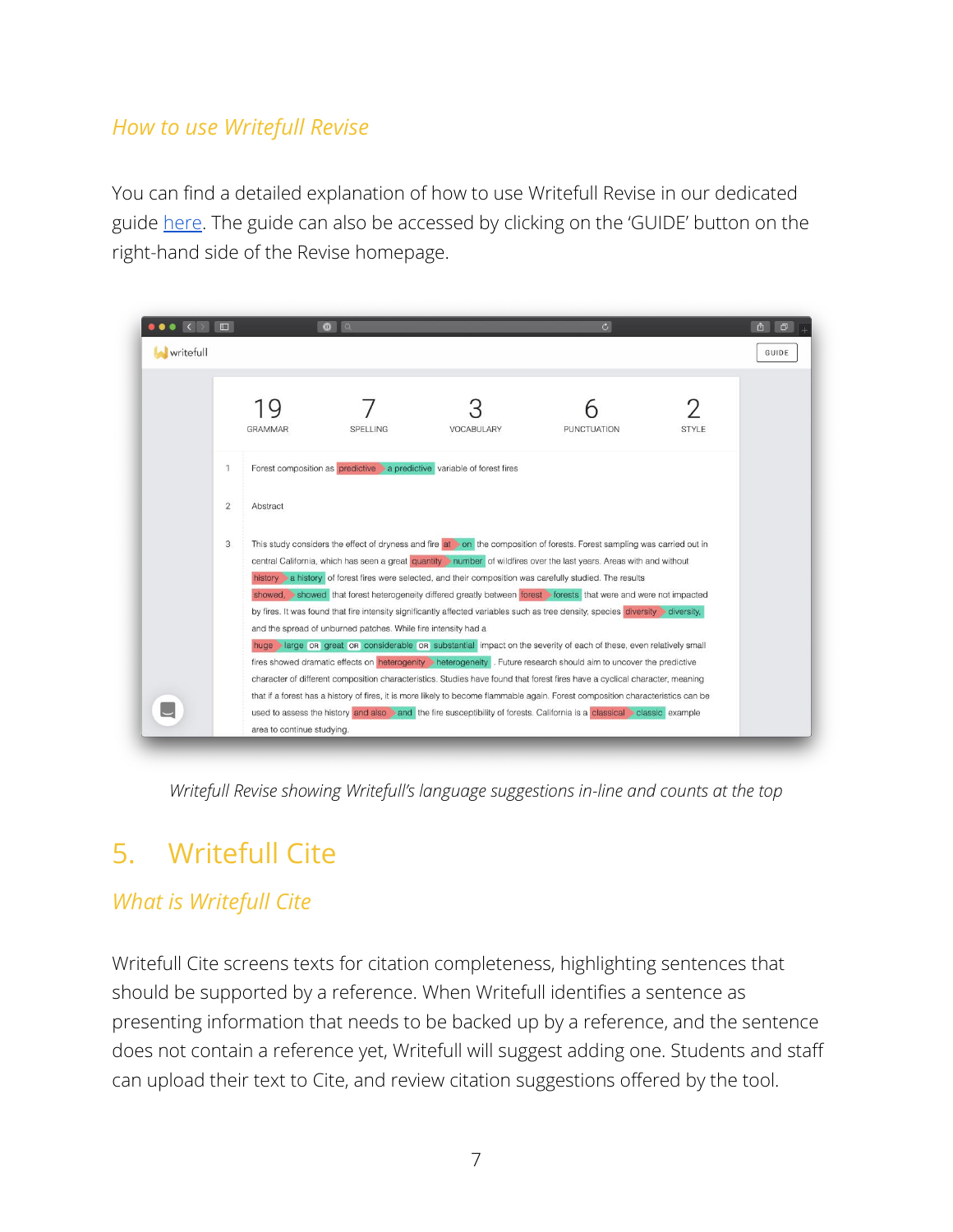Unlike anti-plagiarism tools, Cite does not compare texts against a database. It uses its own AI-based model to assess if citations are likely needed.

#### <span id="page-7-0"></span>*When to use Writefull Cite*

Writefull Cite can be used by students and staff to check for citation completeness within their text, to ensure that claims are supported by references where needed. Similar to Revise, using Cite is recommended before proceeding with submitting a work for publication (e.g., a paper to a journal or a proposal to a conference or funding body) or before handing in coursework.

#### <span id="page-7-1"></span>*How to use Writefull Cite*

You can find a detailed explanation of how to use Writefull Cite in our dedicated guide [here](https://www.notion.so/writefull/Writefull-Cite-User-Guide-c6e4b6f2a9584c48a98bd4e1430aad90). The guide can also be accessed by clicking on the 'GUIDE' button on the righthand side of the Cite homepage.



*Writefull Cite showing Writefull's citation suggestions in-line and the total count at the top*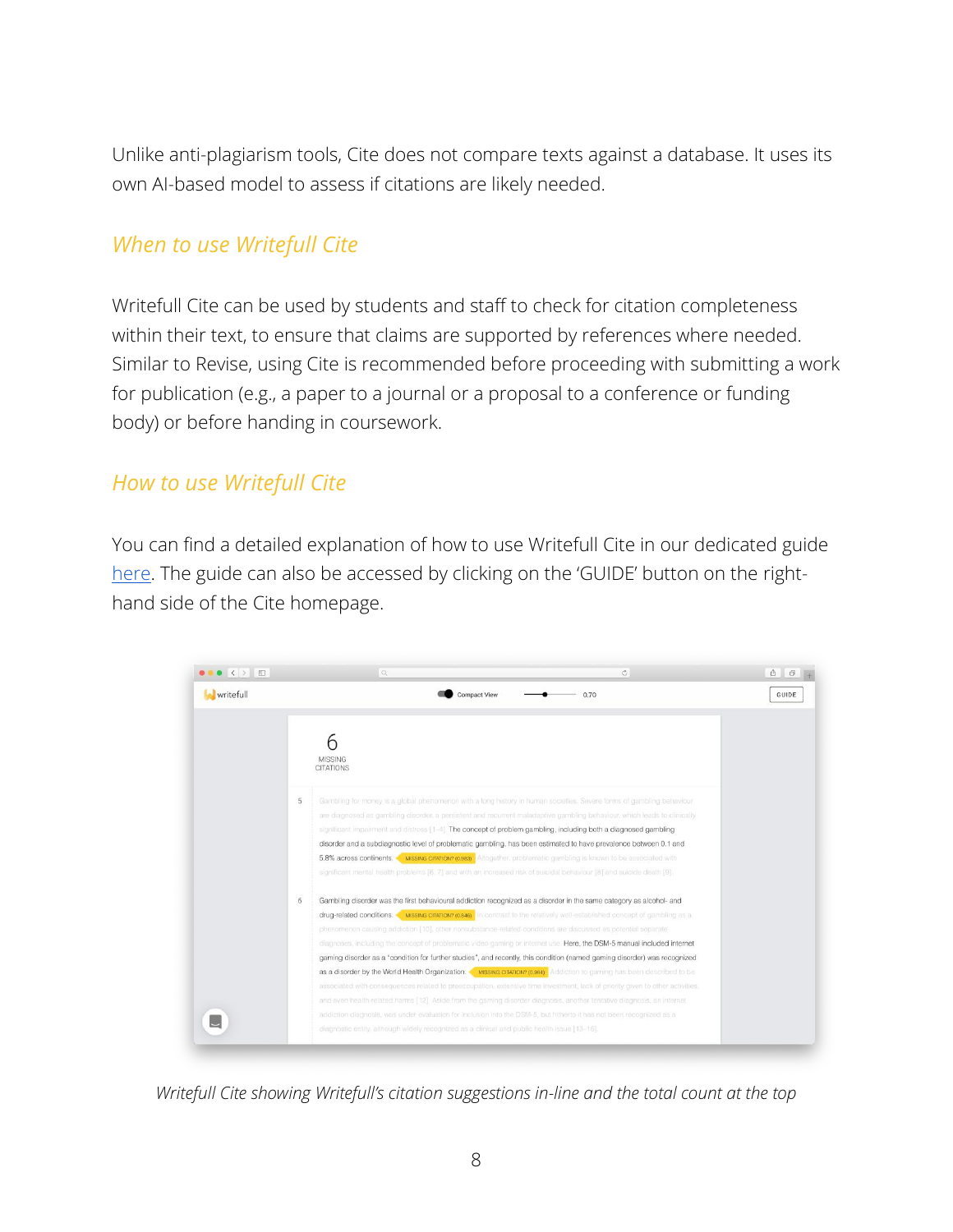## <span id="page-8-0"></span>6. Accessing Writefull

#### <span id="page-8-1"></span>*Writefull for Word*

Writefull for Word can be downloaded from the [Writefull website.](https://writefull.com/researchers.html)

To start using the Writefull for Word add-in, students and staff need to create an account. If they create an account using their university email address, they get full access to the add-in (covering the full 'premium' experience) without needing to pay for upgrading. The password can be anything of their choosing (NOT their institutional password).

To create an account, students and staff should click the 'Sign in' button in the Word toolbar to open the Writefull sign up / sign in screen, click 'Don't have an account?', enter their email address and password, then click 'Sign up'. They will then receive a confirmation email, to verify their newly created account. If they already have an account, they can click 'Sign in' after entering their details.

#### <span id="page-8-2"></span>*Writefull for Overleaf*

Writefull for Overleaf can be downloaded from the [Chrome web store.](https://chrome.google.com/webstore/detail/writefull-for-overleaf/edhnemgfcihjcpfhkoiiejgedkbefnhg)

To start using the Writefull for Overleaf extension, students and staff need to create an account with Writefull. If they create an account using their university email address, they get full access to the extension (covering the full 'premium' experience) without needing to pay for upgrading. The password can be anything of their choosing (NOT their institutional password).

To create an account, students and staff should click the Writefull icon (yellow W) in the Overleaf toolbar to open the Writefull sign up / sign in screen, enter a valid email address and password, and click the 'Create account' button. They will then receive a confirmation email, to verify their newly created account.

If they already have an account, they can click 'Log in' at the bottom of this screen to jump to the login screen.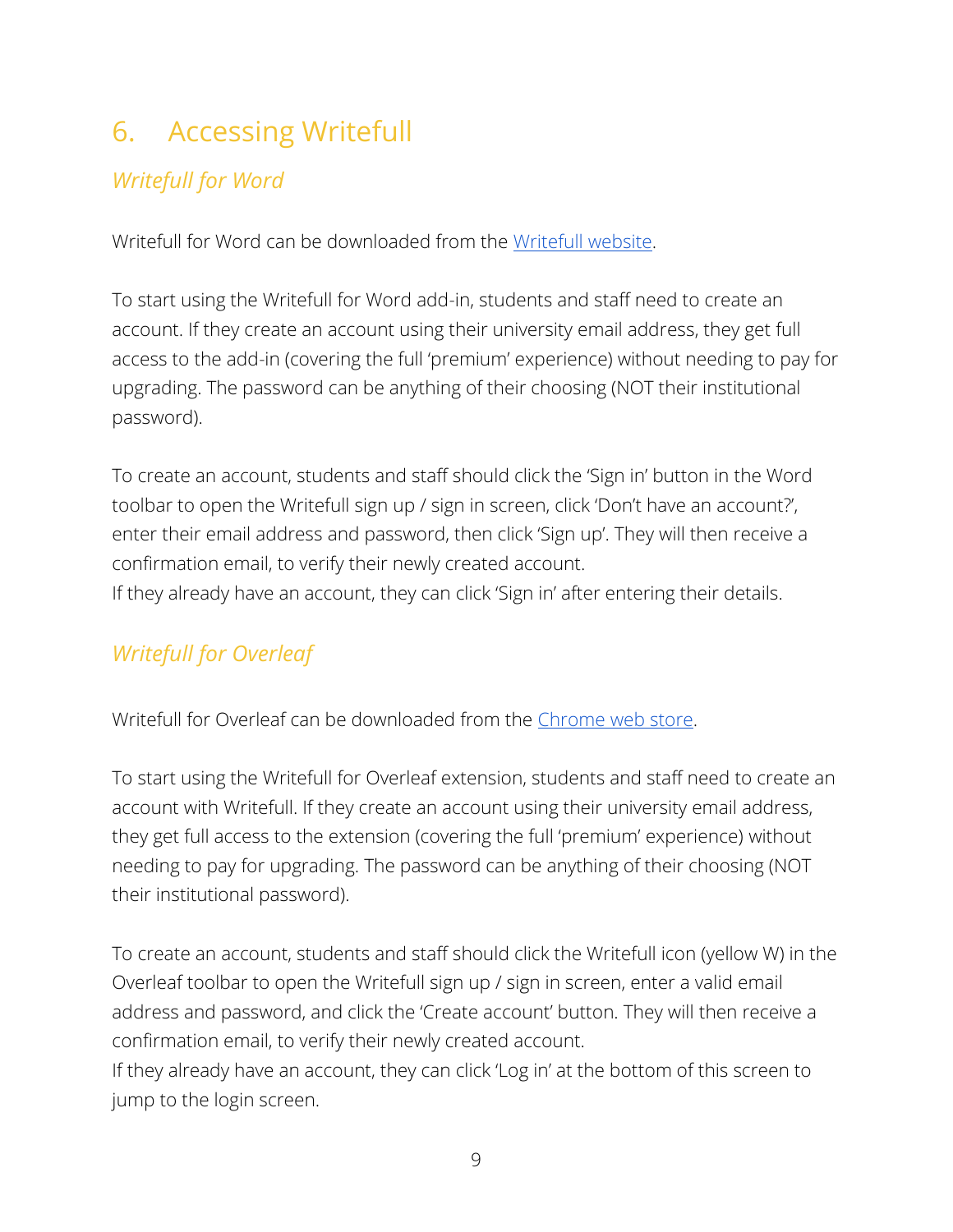#### <span id="page-9-0"></span>*Writefull Revise*

To grant your students and staff access to your dedicated instance of Writefull Revise, you can give them the following link: **<https://revise-prz-edu-pl.writefull.ai/>** 

#### <span id="page-9-1"></span>*Writefull Cite*

To grant your students or department access to your dedicated instance of Writefull Cite, you can give them the following link:<https://cite-prz-edu-pl.writefull.ai/>

#### <span id="page-9-2"></span>*Technical requirements*

Writefull for Word for Windows can be used with:

- Windows 7 SP1 or newer
- Office 2013 or newer

Writefull for Word Online and macOS can be used with:

- Microsoft Office 365 (including Word Online)
- Office 2016 or newer

Writefull for Overleaf is currently supported by Google Chrome, Chromium, and Brave. We will be adding support for other browsers soon, including Firefox.

Writefull Revise and Writefull Cite:

- Revise and Cite run in evergreen browsers (Chrome, Firefox, Safari, Edge).
- If using Edge, it must be a Chromium-based build (post January 15, 2020).

## <span id="page-9-3"></span>7. Privacy and security

At Writefull, we take security and privacy very seriously. All Writefull products encrypt all communications between computers and our servers end-to-end. Our servers do not store any texts, and text written in Word or uploaded to Writefull Revise/Cite never reaches our hard drive. For privacy reasons, suggestions accepted by students and